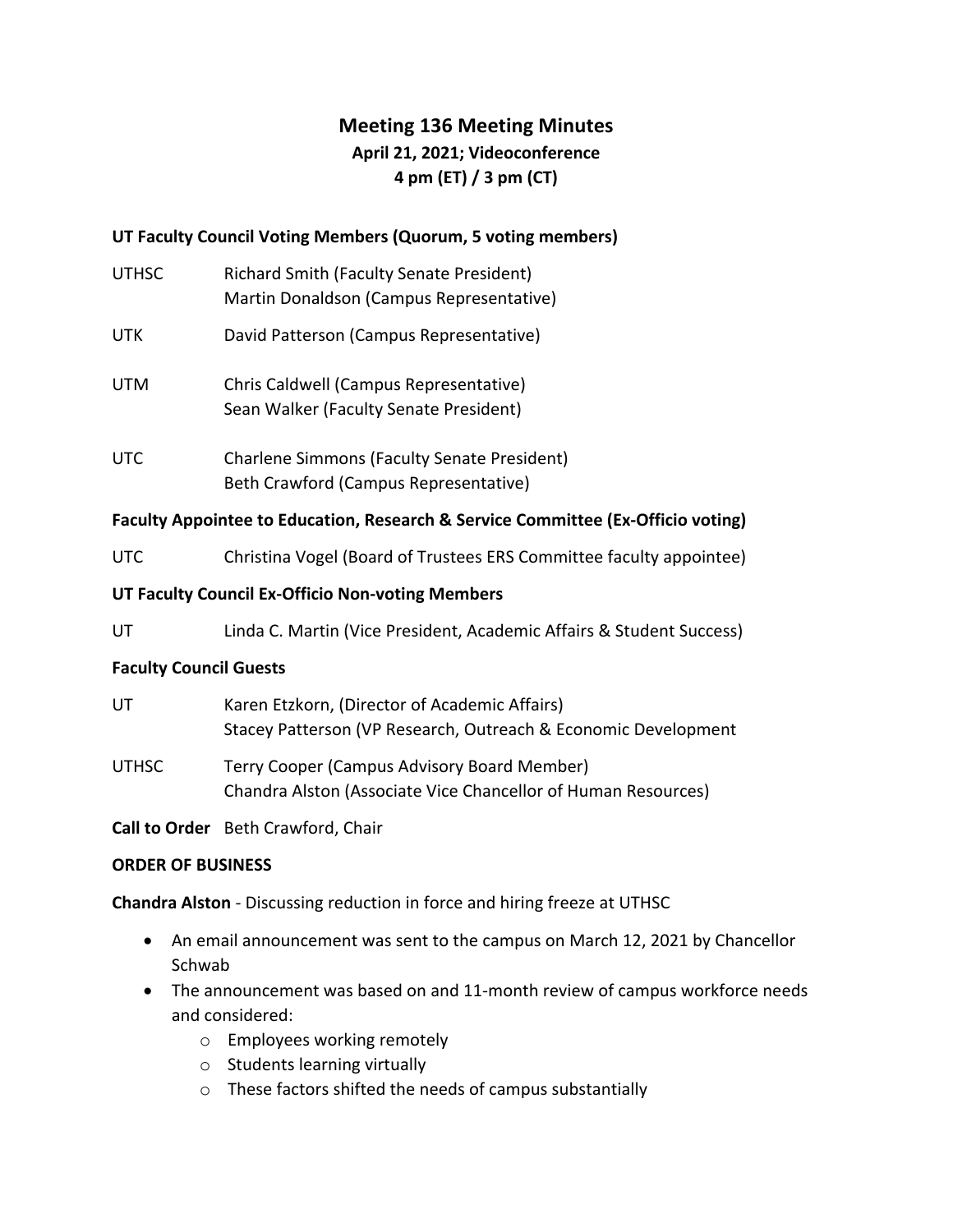- o News media were present for the announcement
- • Reduction in Force (68 Facilities Services, 2 non-facilities services)
	- o Meeting with impacted employees on March 12 (all employees will be paid through June 30, 2021 with insurance coverage through July 31
	- $\circ$  17 new positions were posted in facilities services (streamlined the positions and refocused the roles)
	- $\circ$  The employees were offered assistance with updating resumes and job searching
- • The announcement came concurrently with a campus hiring freeze initiated a process to screen positions required to continue campus operations
- • Job Fair was conducted on April 9, 2021
	- $\circ$  15 local businesses with open positions were present
	- o Employees met with employers
- Outcome
	- $\circ$  11 people were offered positions
	- o One person turned the offer down
	- $\circ$  10 people elected to retire
	- $\circ$  Six positions remain to be filled
- Questions/Comments:
	- o Martin: We will come out of COVID to a different world
	- o Chandra: We have to prepare our campuses for change
	- o Martin will update UFC

## **Linda Martin**

- • Preparation for Board of Trustees Meeting (6/24 6/25 in Memphis)
	- o Cindy Moore is working on the schedule for the meeting with Randy Boyd and John Compton
	- $\circ$  Lunch will be included and a breakfast with the Board if possible
	- $\circ$  Topics on the agenda new academic units, unit name changes, authorization for confirmation of degrees, academic program modifications, tenure on initial appointment and early tenure (the BOT approves early tenure and tenure on initial appointment and the president approves all other tenure)
- • Linda Martin spent time at Martin Methodist College (MMC) / TU Southern, reviewing the dossiers of tenured faculty
- • Diplomas the BOT is looking to establish uniformity for all UT diplomas while respecting individual campuses
- New programs 4 at UTM, 1 at UTHSC, and 1 at UTC
- Special thanks to Karen Etzkorn regarding conducting the student survey
- UT online now in Phase 2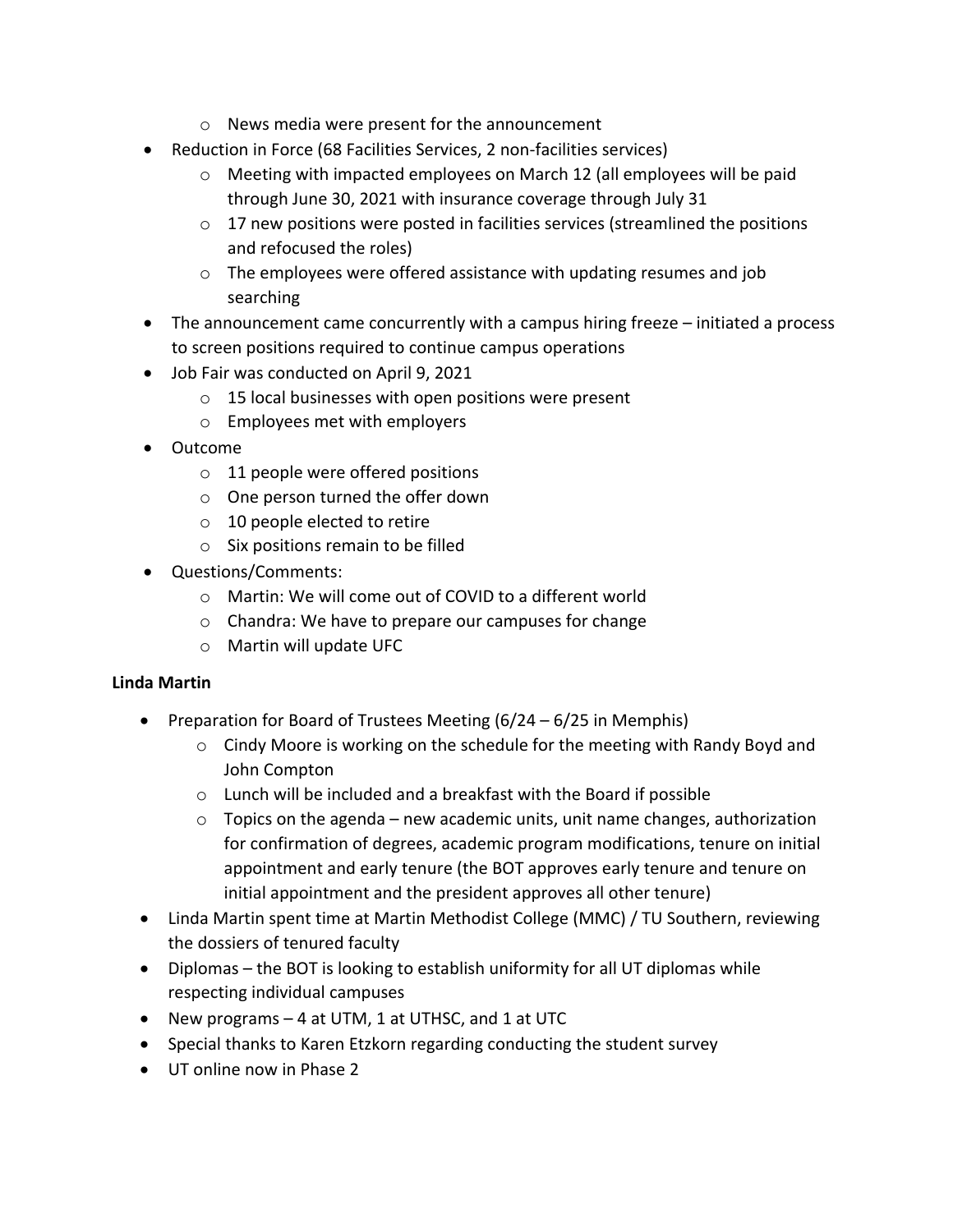## **Karen Etzkorn**

- • System is exploring an agreement with Quality Matters, which is currently in use at UTHSC and UTC. This will all for course review of online courses
- • System is developing the educator prep program, which will be called *UT Learn*  (Literacy, Evaluation, Assessment, and Research Network). This program is designed to improve early literacy across the state

## **Questions**: and response by Linda Martin

- • Richard Smith ask if there will be a survey of individuals who have had the coronavirus vaccine who will be attending the BOT meeting
	- o Cindy Moore will be coordinating that
- • David Patterson asked is there will be a reexamination of Banner
	- $\circ$  A committee is being formed to study that and the committee will be headed by David Miller
- • David Patterson asked if there would a way to promote and incentivize covid vaccinations, especially for students.
	- o The Chancellors and President Boyd have been discussing that topic and will provide guidance for the fall semester.
	- o David expressed concern about student vaccination rates
	- $\circ$  Beth said that this could be a topic at the next UFC meeting
- • David Patterson asked about Quality Matters
	- $\circ$  Beth responded that QM is a platform to review course material, both online and hybrid

## **Stacy Patterson**

- • Her preparation for the Board meeting
	- o Research Stacy will present for 10 minute on research throughout the campuses, including research accounts, diversity profile research and the impact of the research
	- o There will be a two-minute presentation by each of the Vice Chancellors of Research which will highlight a specific research project on that campus
- • Announced that UT received two awards from the Association of University Technology Managers (AUTM)
	- o Legend award M95 mask development
	- $\circ$  Gene Pool Award Development of covid vaccines

#### At this point Linda, Karen and Stacey left the meeting

#### Other Business

• The minutes of the March meeting were approved with minor revisions